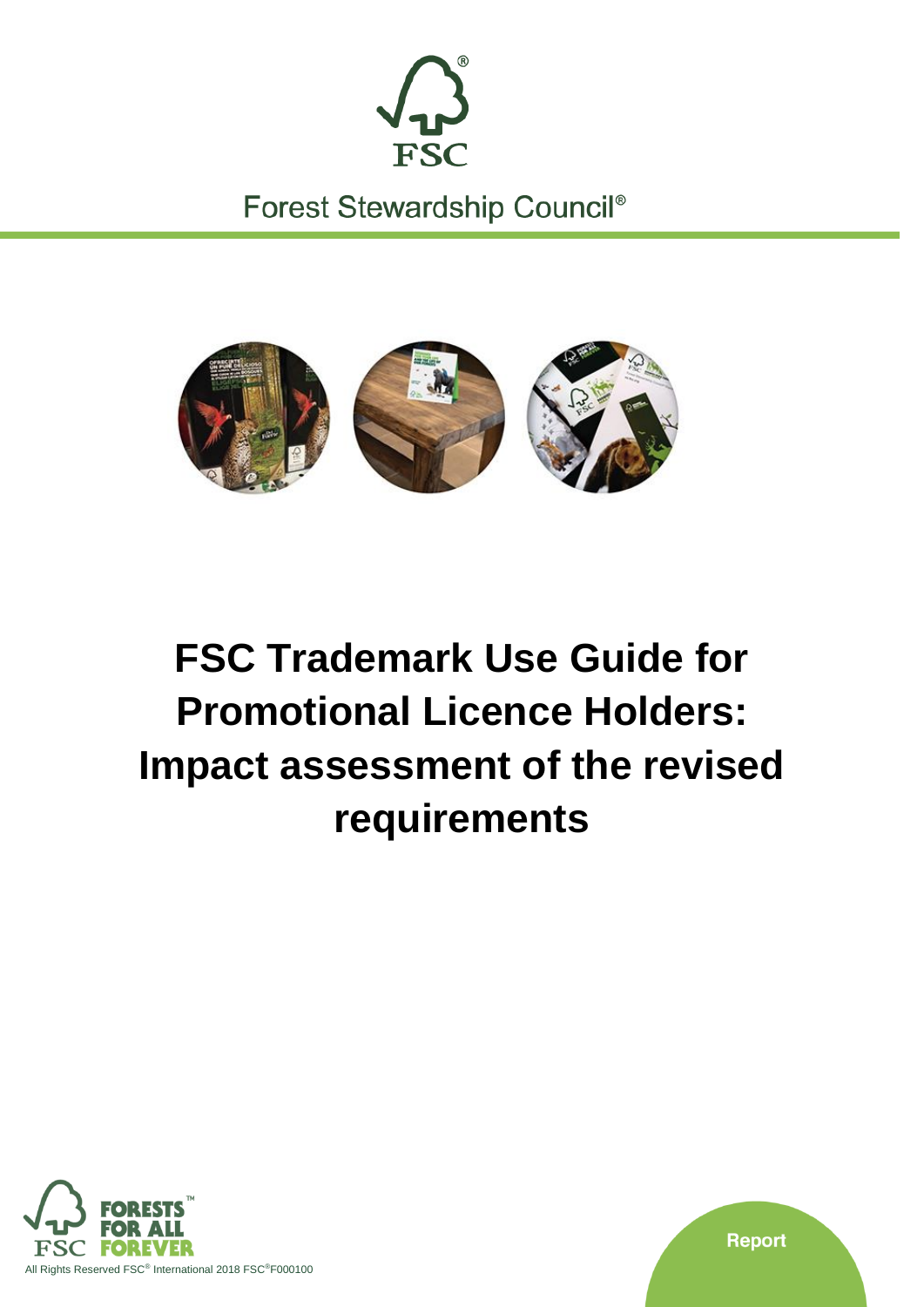# **Introduction**

This document contains an assessment of the potential impacts on the Forest Stewardship Council® and FSC® stakeholders regarding the revised guideline *FSC Trademark Use Guide for Promotional Licence Holders,* previously known as the standard FSC-STD-50-002 V1-0 *Requirements for promotional use of the FSC trademarks by non-certificate holders.*

The analysis was performed by FSC staff as a desk-based study. This analysis is based on several sources of information. In addition to desk research, it includes data from surveys conducted with promotional licence holders and FSC network partners, including discussions held at the *Trademark Service Providers Forums* in 2017 and 2018, and regular technical working group meetings.

# **Stakeholder expectations**

The expectations are formulated in the *FSC Global Strategic Plan 2015–2020* as the following critical results area:

*1.1 FSC will improve certification uptake, cost-effectiveness, and outcomes by stabilizing and simplifying FSC policies, standards, and procedures while maintaining system integrity, transparency, and credibility.*

The revision of the trademark promotional use requirements is guided additionally by the revision of FSC-STD-50-001 *Requirements for use of the FSC trademarks by certificate holders* and by Motion 29, which was approved by the FSC membership during the FSC general assembly in 2014:

*To support FSC's strategic plan and the brand positioning process, FSC® is requested to redefine the FSC® trademark standards in order to facilitate larger use of the FSC® trademark on conforming products and in off-product promotional uses. This includes both simplification of requirements for trademark use and of approval procedures, but it excludes changes to current artwork that would impact trademark registration.*

# **How have these expectations been addressed in the revised draft?**

# **Motion 29**

The motion requested FSC to redefine its trademark standards to facilitate wider use of FSC trademarks on conforming products and in off-product promotion. The feedback received from stakeholders indicated that the main barriers for promotional licence holders are as follows. (These three issues are expanded on below, together with additional expectations.)

- The requirement to submit evidence to verify all individual products the organization wishes to promote as FSC certified is administration heavy and slows down the process.
- An organization is unable to promote finished and FSC-labelled products for retail when it has manufacturing operations for forest-based products.
- Where FSC labels are not visible, organizations cannot promote the products used within their businesses.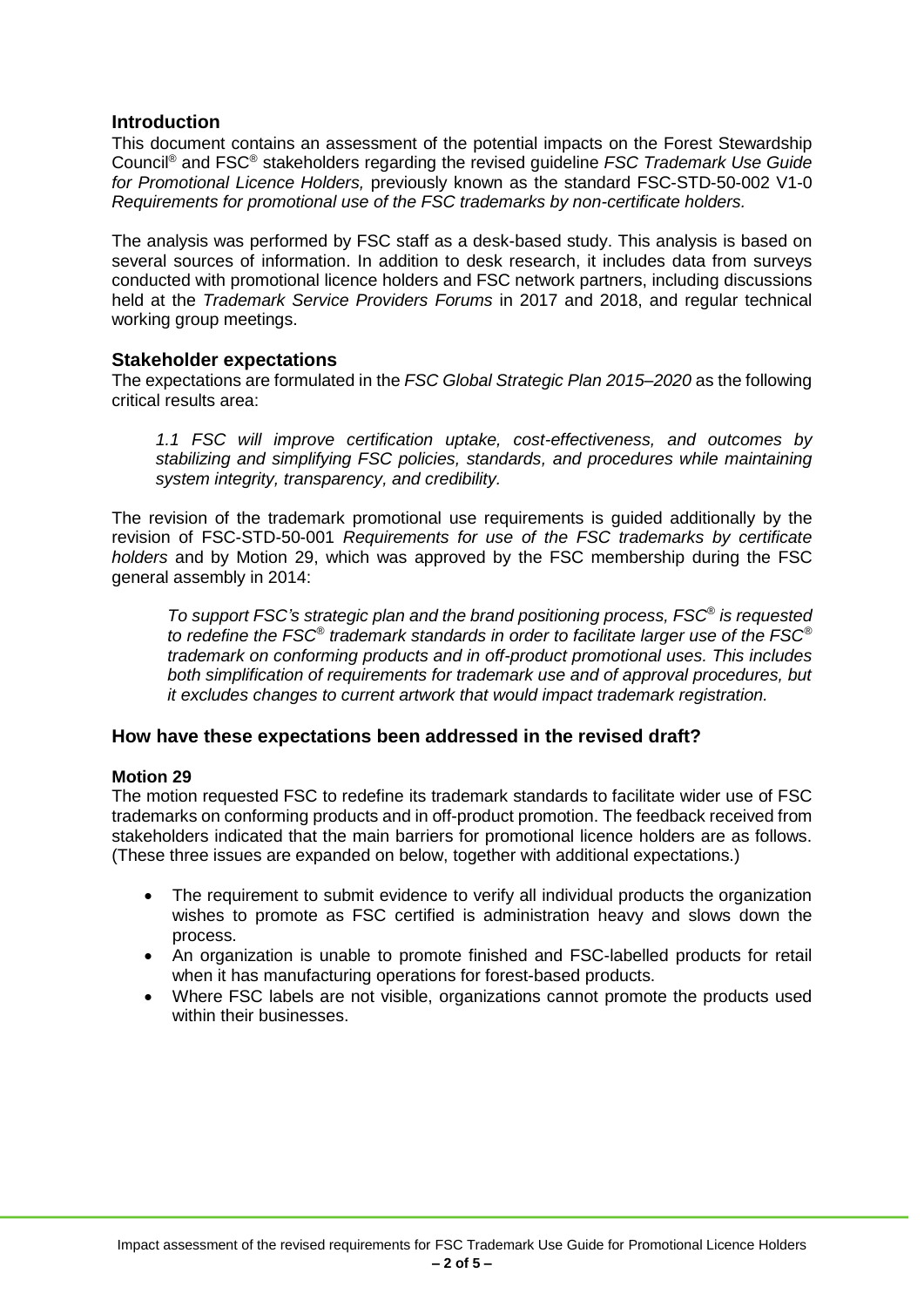# **Conditions for the verification of products: a heavy administrative burden**

Currently, there is a requirement for promotional licence holders to submit documentation, such as invoices or delivery documents, to verify the FSC status of all individual products they wish to endorse in their promotional materials. This creates a heavy administrative burden and delays the process for both parties. It can be particularly frustrating when promotional licence holders expect fast delivery times. This issue is amplified when the organization offers a wide variety (hundreds or thousands) of FSC-certified products for retail.

This issue is addressed in the revised guidelines by allowing Trademark service providers (TSPs) to determine whether detailed itemise or spot checks are required based on an internal risk assessment to identify the likelihood of uncertified products being promoted. If the risk assessment is not satisfactory, the TSP can request risk mitigation steps such as requesting additional proof of labelling.

Promotional licence holders who have demonstrated their due diligence and their knowledge of the guidelines do not need to go through the full verification process with the TSP. Instead, they can jointly agree the core requirements of their internal control system. TSPs can conduct an annual desk-based inspection to ensure the requirements are followed. The system will also ease and speed up the process of approving trademark use.

## **Organizations with manufacturing operations for forest-based products**

The revision of requirements took account of stakeholders' views on opening trademark use licensing for additional organizations. Organizations that have manufacturing operations for forest-based products but sell finished and FSC-labelled products for retail are not currently eligible for a trademark licence. Revision of the guidelines provides an opportunity to reexamine, and possibly amend, these eligibility requirements. Doing so would increase flexibility and facilitate broader use of the FSC trademarks.

The first consultation showed there is support for allowing organizations with manufacturing operations to become trademark licensees, so they can promote finished labelled products that are not produced by them, but only when adequate safeguards are in place. The procedure to licence these types of organizations based on risk assessment is not included in the guidelines; however, a procedure for TSPs to follow will be included. The main risk that should be addressed is the potential for confusion about the certificate-holder status of the organization.

#### **Procurement claims**

The guidelines include information on making procurement claims within the existing FSC system and framework. There are instances the products are labelled but is no longer visible on products used in out-of-home situations (e.g. cafes, bars, restaurants, convenience stores, hotels, etc.). Currently, these organizations cannot promote the products used within their businesses. In addition, organisations who are regularly purchasing and/or sourcing FSCcertified and labelled products to be used as part of their operations, can make procurement claims to demonstrate their efforts towards responsible sourcing (e.g. preference for FSC paper). The inclusion of procurement claims will meet the needs of promotional licence holders who wish to make such claims.

#### **Linking back to certified sources**

Promotional licence holders are informed that there are conditions under which a licensee can be exempt from the requirement to source directly from an FSC-certified supplier, providing they meet set criteria. For example, when a retailer purchasing arm is not certified but is responsible for purchasing FSC products for the commercial arm of the organization. In addition, if a retailer purchases juices from a juice manufacturer who is not certified, the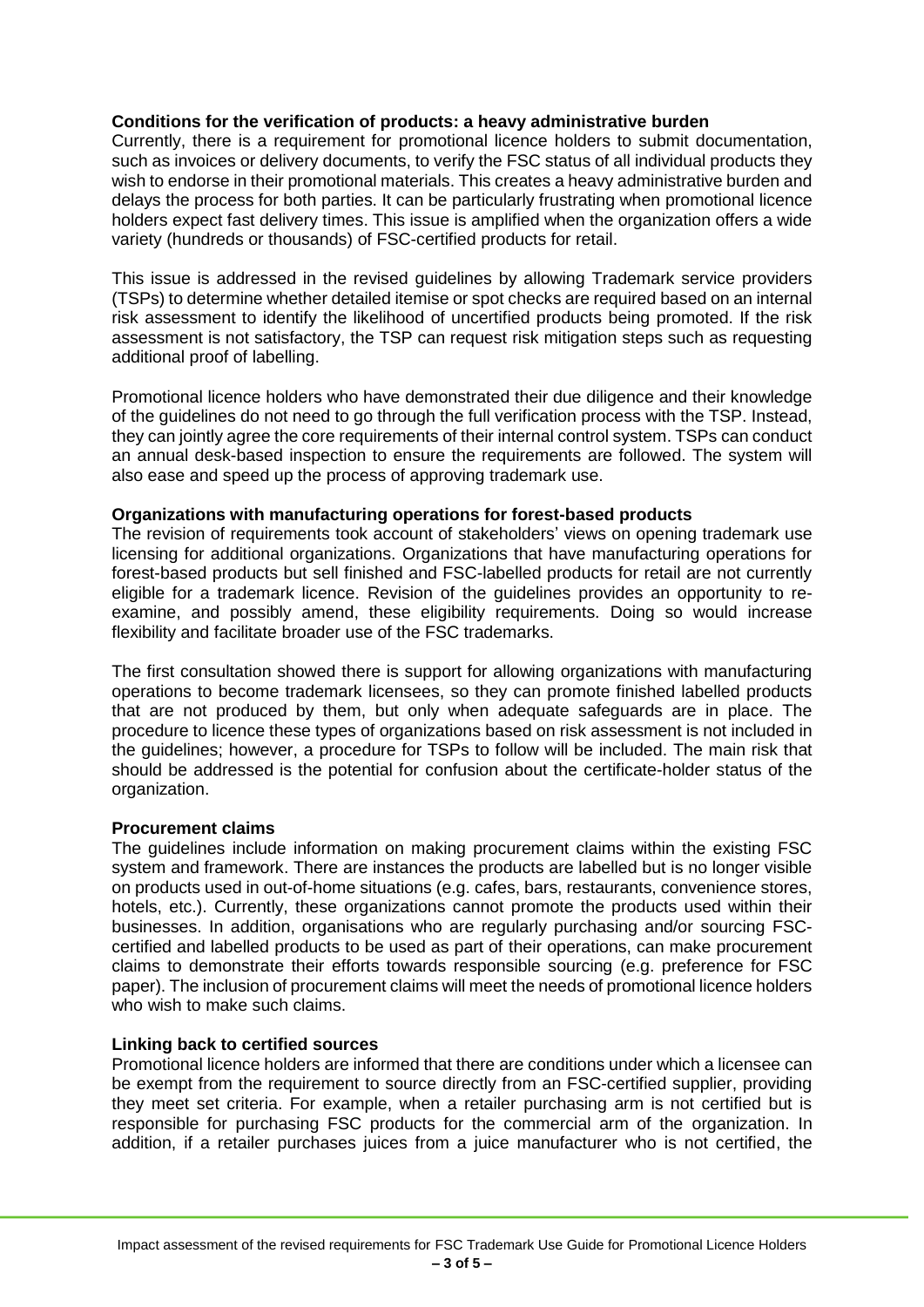manufacturer can sell their juices in FSC-certified beverage cartons, providing these are produced by an FSC-certified manufacturer.

### **Inclusion of ecosystem services**

Guidance is provided on who can and how to make ecosystem services promotional claims, with links to FSC-PRO-30-006 *Ecosystem Services Procedure*. The procedure offers businesses and governments a new tool to demonstrate and communicate the impacts of their purchases, investments, and financial support on the conservation and restoration of forest ecosystem services.

## **Greater clarity and flexibility on graphics requirements**

Graphics requirements have been made clearer and more flexible. For example, the recommended minimum size of the FSC logo has been reduced. Guidance on how to communicate information about FSC and FSC-certified products carrying different claims is provided to facilitate messaging. Also included are some examples of how to present the FSC trademarks and designs in digital promotions.

## **From standard to guidelines**

The whole guide has been reviewed and redundant requirements deleted. Graphical examples and simplified wording have been used to develop a more compact document that is easier to work with. Several topics that were intended as FSC internal procedures have been removed and these will be included in an internal operational procedure document, thus removing information that promotional licence holders do not need. In response to the views of promotional licence holders that some FSC requirements are overly restrictive and negative, the language of the document is now more positive and proactive.

The document has been removed from the normative framework which frees the language and format used. It also allows for quicker periodic updates to meet the needs of the market in a more proactive way.

# **What are the impacts on stakeholders?**

#### **Impact on promotional licence holders**

The revised document is written in clear language and incorporates useful advice notes. The administrative burden relating to the verification of products is now reduced, and promotional licence holders and TSPs have greater control over the management of the proof and artwork documentation and approval process.

Ready-to-use examples for messaging about FSC and FSC-certified products are provided. All these changes should facilitate FSC trademark use by promotional licence holders. No new cost implications are foreseen in complying with the compulsory parts of the requirements.

Allowing procurement claims will increase promotional opportunities for promotional licence holders, while the inclusion of manufacturers and licensees that are not sourcing directly from certified suppliers will widen prospects for participation in the FSC system.

### **Impact on trademark service providers**

Verification of products will be more prompt and trademark use approvals will be easier once the streamlined requirements are in place. Some new aspects will have to be added for desk inspections where licensees control the trademark use themselves, and a procedure for confirming that promotional licence holders have a good track record of trademark use needs to be created. It is expected that considerably less time will be needed for trademark